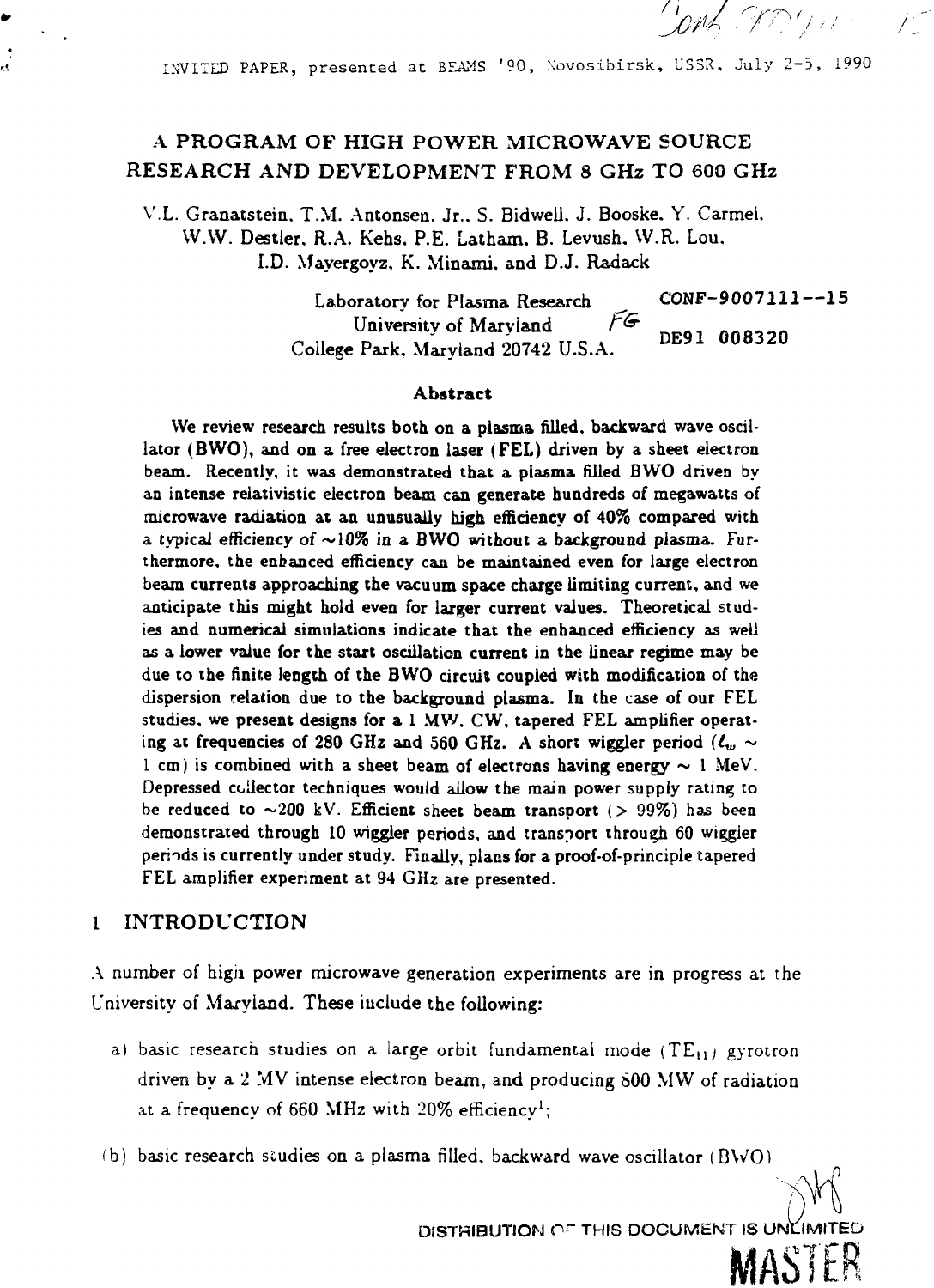driven by a 630 kV intense electron beam, and producing 400 MW of radiation at a frequency of  $8.4\,$  GHz with  $40\%$  efficiency<sup>2.3</sup>:

- •c) research and development of 10-20 GHz gyroklystron amplifiers with possible application to driving future electron-positron supercolliders<sup>4</sup>: the gyroklystron currently under study is driven by a 500 kV. 160 A electron beam with pulse duration of 1.5  $\mu$ sec and repetitive pulsing capability. It is intended to produce microwave output pulses in the 25-50 MW power range at a frequency of 10 GHz; and
- (d) research and development of CW free electron lasers operating near a wavelength of 1 mm and at a power level of 1-2 MW with possible application to heating of plasma in magnetic fusion research devices<sup>5</sup>; intense relativistic electron beams have been used to demonstrate stable, non-intercepting propagation of the required sheet electron beam and to prepare a proof-of-pnnciple FEL amplifier demonstration at 94 GHz.

Project (a) is at a lower operating frequency than is covered by the present paper. Project (c) on the gyroklystron amplifiers is described in a separate paper at this conference.<sup>6</sup> Project (b) on the plasma-filled BWO is described in section 2 below, while project (d) on the CW near-millimeter FEL is described in section 3.

# 2 **STUDIES OF HIGH POWER PLASMA FILLED BACKWARD** WAVE OSCILLATORS

Relativistic backward wave oscillators (BWOs) and related devices like multiwave Cerenkov generators have proven to be efficient, high power (up to 15 GW) microwave sources in the centimeter and millimeter wave range, capable of radiating about 1 kJ of microwave energy in a single pulse.<sup>7.8</sup>

One approach tc increasing the power generating capabilities of microwave devices is to introduce plasma into the device. In this way, very large electron beam rurrents (well above the vacuum space charge limit) may be propagated, resulting in extremely high power microwave generation. In this section, we report the results of experimental and theoretical studies of an 8.4 GHz BWO filled with a controlled plasma background (Fig. 1), powered by an intense electron beam at currents approaching the vacuum space charge iimit.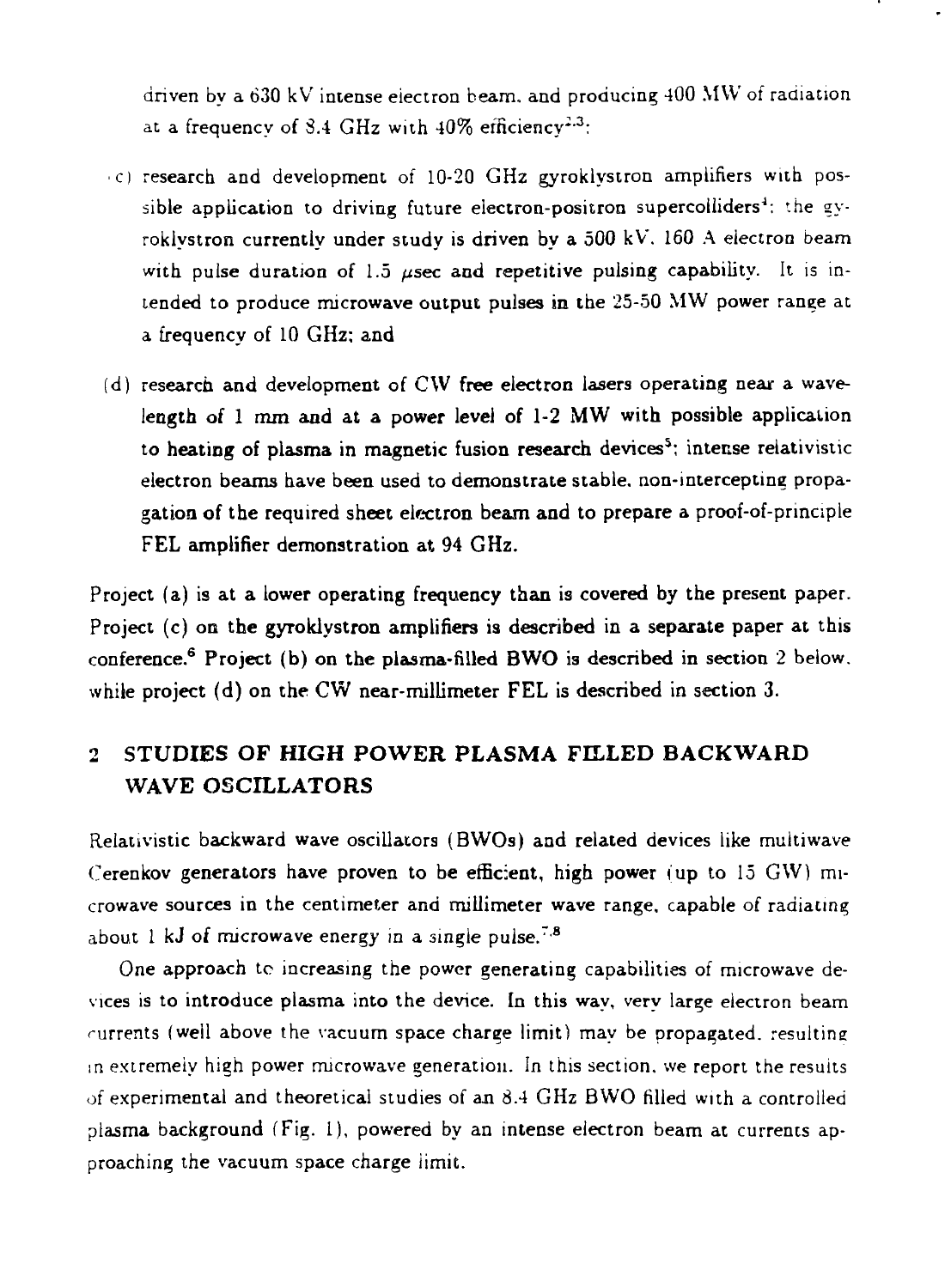

Figure 1: Schematic diagram of the plasma loaded BWO experiment

The experimental configuration used for these studies is shown in Fig. 1. A hollow reiativistic electron beam of radius 0.8 cm and radial thickness 0.2 cm is injected into a BWO slow wave structure. The slow wave structure was designed to operate in the  $TM_{01}$  mode at a frequency of 8.4 GHz. The entire device was immersed in an axial magnetic field. Two current monitors, one located upstream of the anode plane to measure the injected current (called the diode current), and another located downstream to measure the current propagating into the slow wave structure (called the beam current) are employed. When the electron beam current injected into the structure is well below the space charge limit, total transmission is obtained. As the electron gun current is increased to a value approaching the space charge limit, only a fraction of the current (55%) actually propagates into the slow wave structure. In an attempt to drive the device at higher current, an independent hydrogen flashover plasma gun was used to inject plasma directly into the slow wave structure. The plasma gun generated a plasma cloud moving at an average velocity of about 5-10 cm/ $\mu$ sec and with a temperature of a few eV. It was found that the plasma allows injection of large current into the BWO, and about 90% of the gun current was successfully propagated through the structure as shown in Fig. 2.

### 2.1 **Theory of Plasma Filled Reiativistic BWO**

As a first step in the development of a comprehensive theory of plasma loaded reiativistic BWO. we have developed a linear and a nonlinear theory for a vacuum relativistic BWO of finite length.<sup>10</sup> The model takes into account the finite reflectivity of the electromagnetic waves at both the input and output of the slow wave structure. Figure 3 displays the normalized start oscillation current as a function of the normalized length  $\kappa_0 \mathcal{L}$  for combined power reflection coefficient of 0.9% and 50%. The normalized length is defined as  $\kappa_0 \mathcal{L} = \mathcal{L}\omega/v_{z,0}$ , where  $\omega$  is the radiation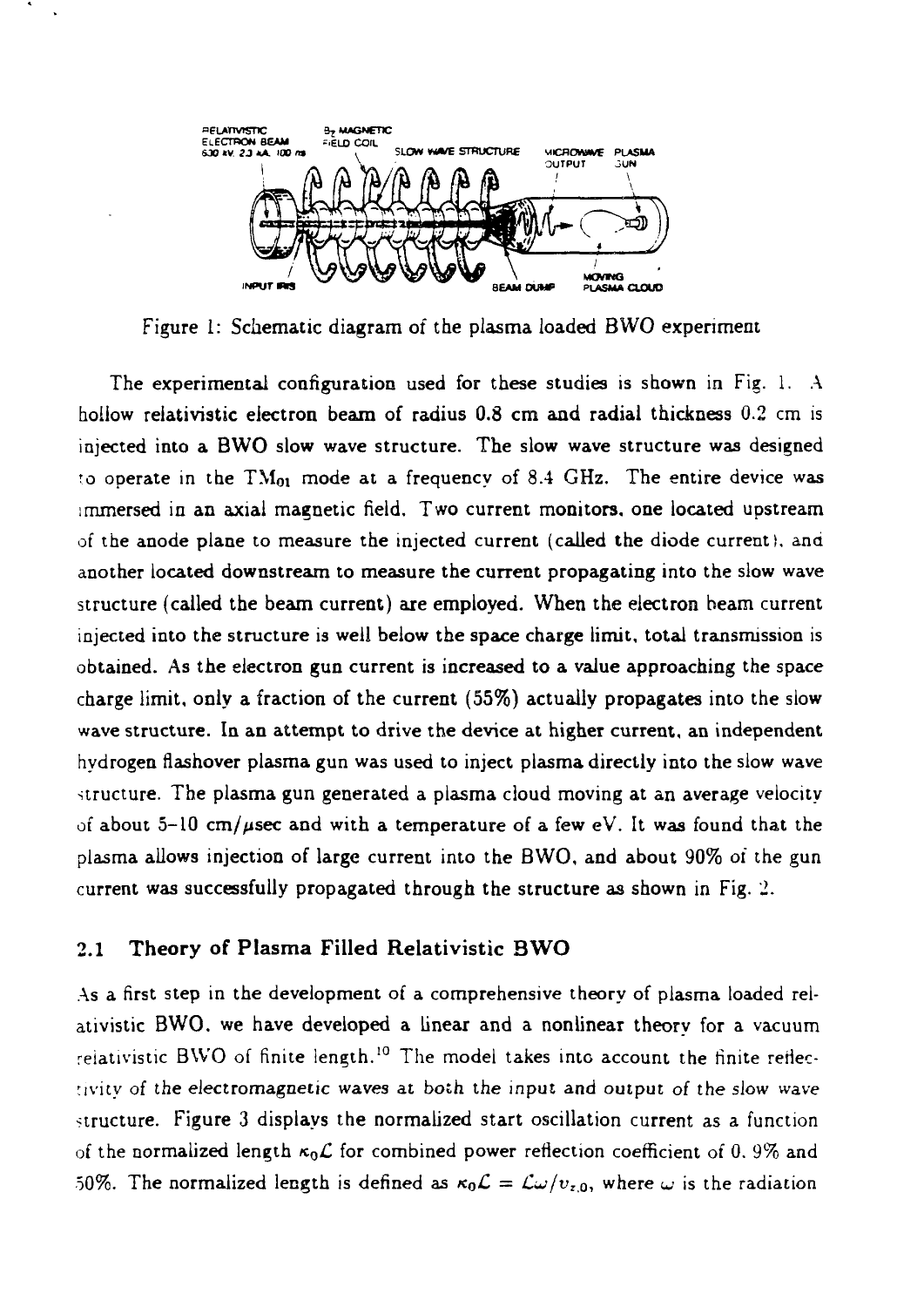

Figure 2: Beam current/diode current vs plasma density



Figure 3: Normalized start oscillation current vs normalized length

frequency,  $\boldsymbol{\mathcal{L}}$  is the total length of the structure and  $v_{\texttt{r},\texttt{0}}$  is the injected beam velocity. From the plot, we observe that by varying the normalized length parameter by  $\pi/2$ , one can expect up to 200% variation in the start oscillation current. The presence of a low density plasma in the structure modifies the dispersion relation. It can be shown that the effective normalized length in the presence of low density plasma ( $\omega_p \ll \omega$ ) has a form  $\kappa_0 \mathcal{L} + (1/2)\omega_p^2 \mathcal{L}/(\kappa_0 v_{z,0}^2)$ , where  $\omega_p$  is the local plasma density. For the last term to be of order  $\pi/2$ , the ratio  $\omega_p^2 / \omega_0^2$  has to be of the order of  $\pi/(\kappa_0 \mathcal{L})$ . In the case of our structure  $\kappa_0 \mathcal{L} \simeq 8\pi$ , therefore  $\omega_0^2/\omega_0^2 \simeq 0.13$ . This indicates that the presence of low density plasma can strongly atfect the start osculation conditions in a reiativistic BWO.

A recent PIC code simulation<sup>11</sup> indicates that modification of the dispersion relation by a low density plasma may also strongly affect the saturated BWO power level.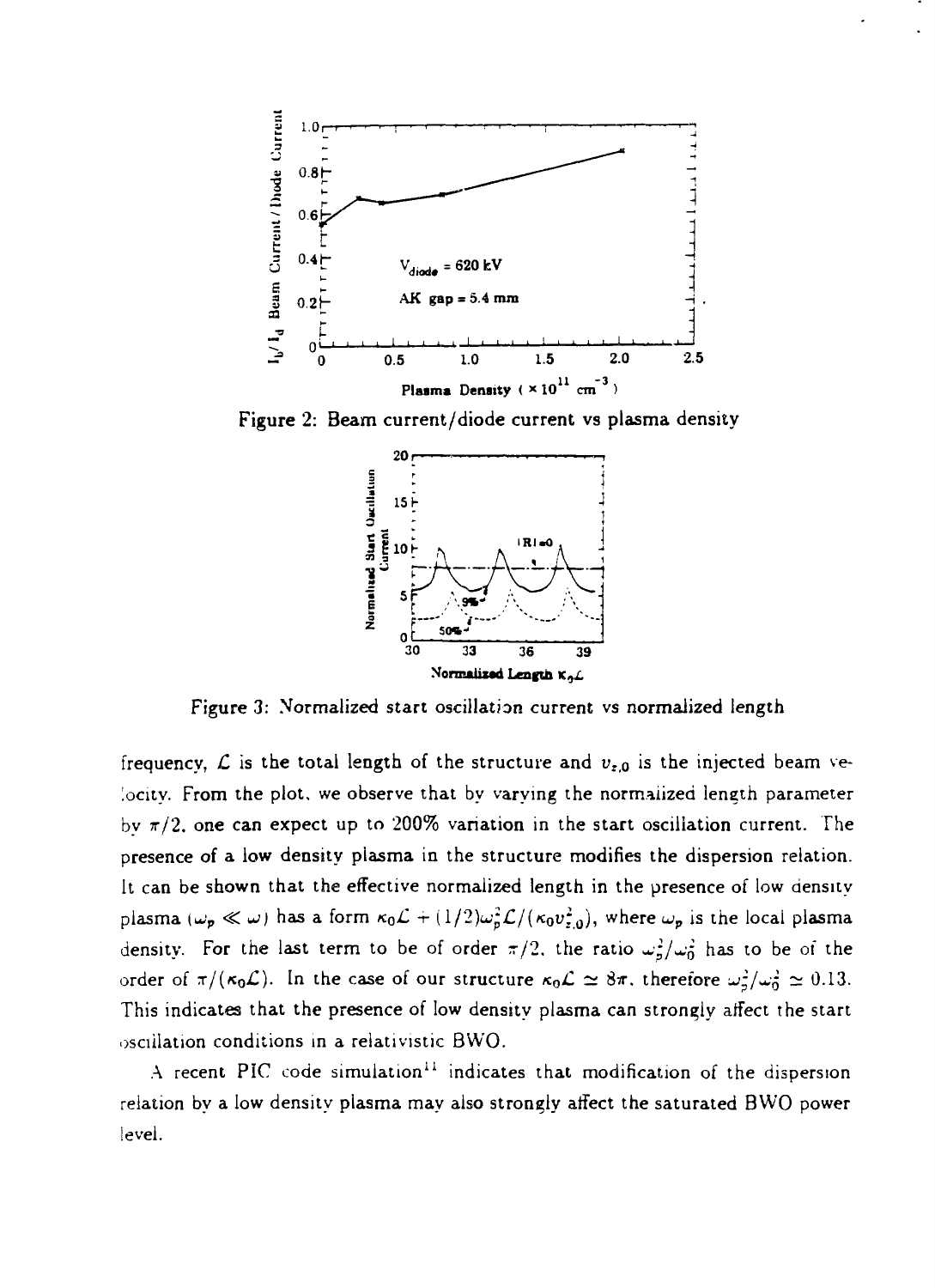

Figure 4: Peak microwave output power vs beam injection time delay

#### 2.2 **Enhanced Microwave Emission Via Plasma** Injection

An enhancement of the microwave power generation efficiency was observed over a wide range of injected plasma densities. Variation of the firing delay between the plasma gun and the electron diode allowed one to control the plasma density inside the slow **wave** structure at the time of the electron beam passage. The microwave power output as a function of this firing delay is shown in Fig. 4. Microwave output rises to a peak of almost 600 **MW,** corresponding to an electron efficiency of about of 40%, compared with about 5% for the vacuum BWO. Under similar conditions this enhanced efficiency is maintained in a plasma **BWO** even for large beam currents approaching the vacuum space charge limit.

# 3 **MILLIMETER-WAVE, HIGH-GAIN, HIGH-EFFICIENCY, TAPERED FEL AMPLIFIERS USING SHORT-PERIOD WTGGLERS AND SHEET ELECTRON BEAMS**

Work is underway aimed at developing a cw. high power source of near millimeterwave radiation. Specifically, our goal is to develop an FEL amplifier with a sheet electron beam and a short period tapered wiggler for use in electron cyclotron resonance heating (ECRH) of the plasma in proposed magnetic fusion experiments such as the Compact Ignition Tokamak (CIT). Requirements for the ECRH source<sup>12</sup> are pulses of  $\sim$ 10 secton duration.  $\stackrel{>}{\sim}$  1 MW of average power, high system reliability and efficiency, at a frequency of  $\sim 300$  GHz with additional interest at the second evelotron harmonic at  $\sim$  600 GHz.

Our previous work concentrated on an FEL oscillator system<sup>2,3</sup> meeting these needs. However, concerns for increased efficiencies and advances in superconducting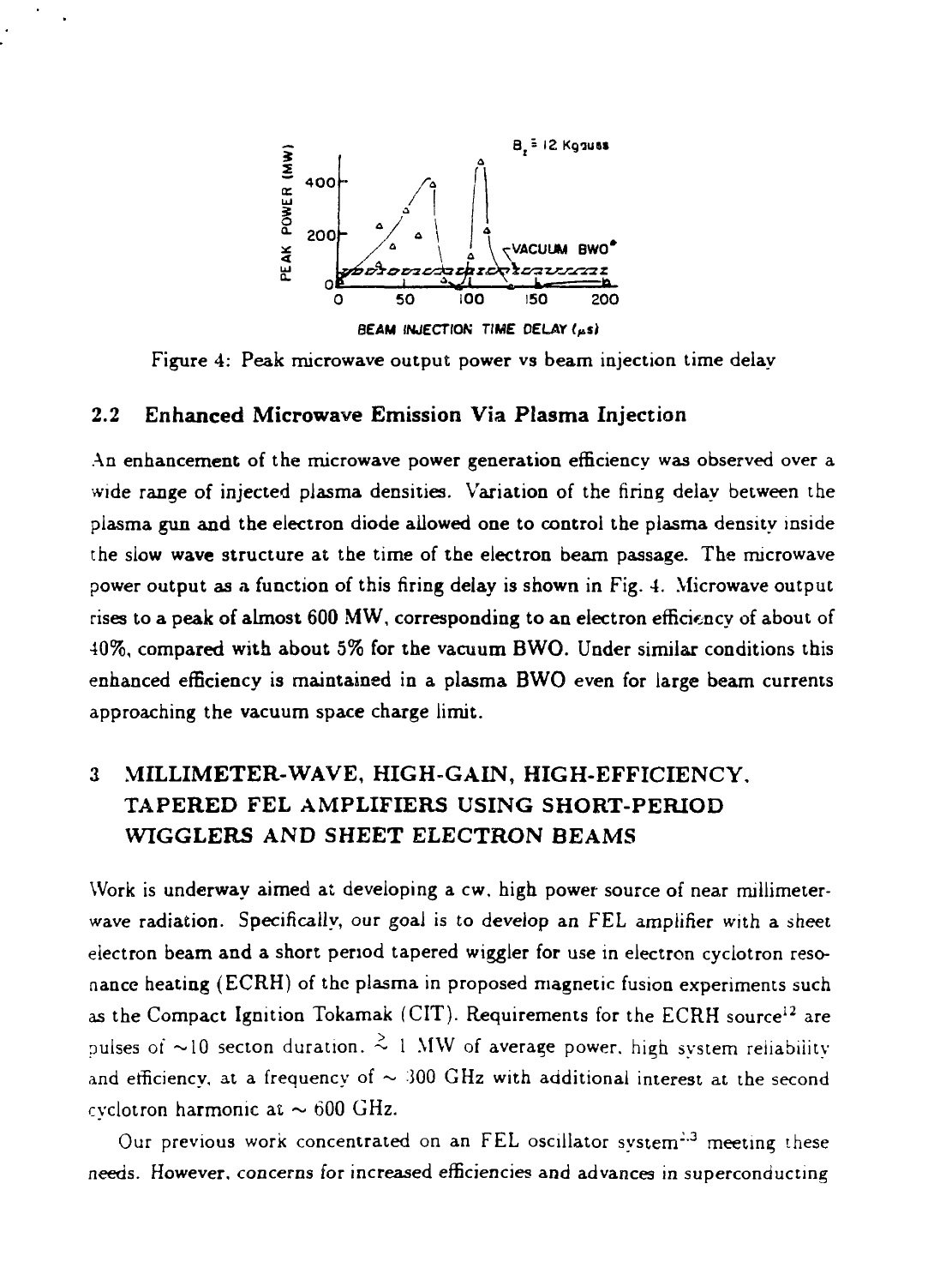| Frequency (GHz)                                | 280<br>$\mathbb{C}^{\times}$ | 280            | 560             | 560             | 94                      |
|------------------------------------------------|------------------------------|----------------|-----------------|-----------------|-------------------------|
| $V_{\text{beam}}$ (MV)                         | 1.0                          | 1.0            | 1.0             | 1.5             | 0.65                    |
| $I_{\mathbf{beam}}\left( \mathbf{A}\right)$    | 10                           | 10             | 10 <sup>°</sup> | 10              | $\mathbf{S}.\mathbf{5}$ |
| $S_{\text{beam}} (\text{cm}^2)$                | $.1 \times 2$                | $.1 \times 2$  | $.1 \times 2$   | $.1 \times 2$   | $.1 \times 2$           |
| $B_{\omega 0}$ (kG)                            | 7.0                          | 10.0           | 10.0            | 10.0            | 7.0                     |
| $B_{\mathbf{w},\mathbf{min}}$ (kG)             | 2.0                          | 2.0            | 2.0             | 2.0             | 2.0                     |
| $\ell_w$ (mm)                                  | 12.1                         | 10.5           | 6.8             | 10.0            | 14.5                    |
| $a_{w_0}$                                      | 0.79                         | 0.98           | 0.63            | 0.93            | 0.95                    |
| $S_{wq}$ (cm <sup>2</sup> )                    | $.60 \times 3$               | $.52 \times 3$ | $.37 \times 3$  | $50 \times 3$   | $.56 \times 3$          |
| $P_{sat}$ (MW) <sup><math>\bullet</math></sup> | 0.13                         | 0.14           | 0.09            | 0.14            | 0.14                    |
| $z_{\text{sat}}$ (m)                           | 0.8                          | 0.6            | 0.6             | 0.9             | 0.6                     |
| $\eta_{\tt{taper}}$ (%) $(f_t \approx 0.7)$    | 12                           | 17             | 9               | 15 <sup>5</sup> | 18                      |
| $L_{\text{user}}\left(\text{m}\right)$         | 1.2                          | 1.3            | 1.0             | 2.3             | 0.7                     |
| $P_{\text{out}}$ (MW)                          | 1.2                          | 1.7            | 0.9             | 2.1             | 1.0                     |
| $\eta_{\text{tot}}$ (%) ( $\eta_r = 0.7$ )     | 31                           | 41             | 24              | 36              |                         |
| $\eta_{\text{tot}}$ (%) $(\eta_r = 0.8)$       | 41                           | 51             | 32              | 46              |                         |
| $\phi_{LV}$ (kV) $(\eta_r = 0.7)$              | 171                          | 243            | 129             | 300             |                         |
| $\varphi_{LV}$ (kV) ( $\eta_r = 0.8$ )         | 150                          | 213            | 113             | 262             |                         |

Table 1: Four designs for a CW,  $\sim$  1 MW, tapered FEL amplifier at 280 GHz and 560 GHz. and parameters of a pulsed proof-of-pnncipie experiment at 94 GHz.

1 KW input for designs at 2S0 and 560 GHz; 500 kW input at 94 GHz.

The proposed wiggier magnet will consist of two sections, a uniform wiggler parameter section foliowed by a tapered section. The uniform wiggier section will provide exponential gain and will take the signal to saturation. Saturated power values ( $P_{sat}$ ) as well as lengths for the uniform section ( $z_{sat}$ ) can be found in Table I. At the saturation distance the wiggier magnet will begin tapering to boost powers to levels of interest and to increase intrinsic efficiency. For a linear taper the intrinsic efficiency is given by

$$
\eta_{\text{taper}} \approx \frac{\Delta \gamma}{\gamma_0 - 1} \frac{\overline{\beta}_z}{\beta_0} f_t
$$

where  $\Delta\gamma$  is the change in  $\gamma$  over the tapered region and

$$
\Delta \gamma = \overline{\gamma}_z \left[ \sqrt{1 + \frac{1}{2} a_{\omega_0}^2} - \sqrt{1 + \frac{1}{2} a_{\omega_L}^2} \right]
$$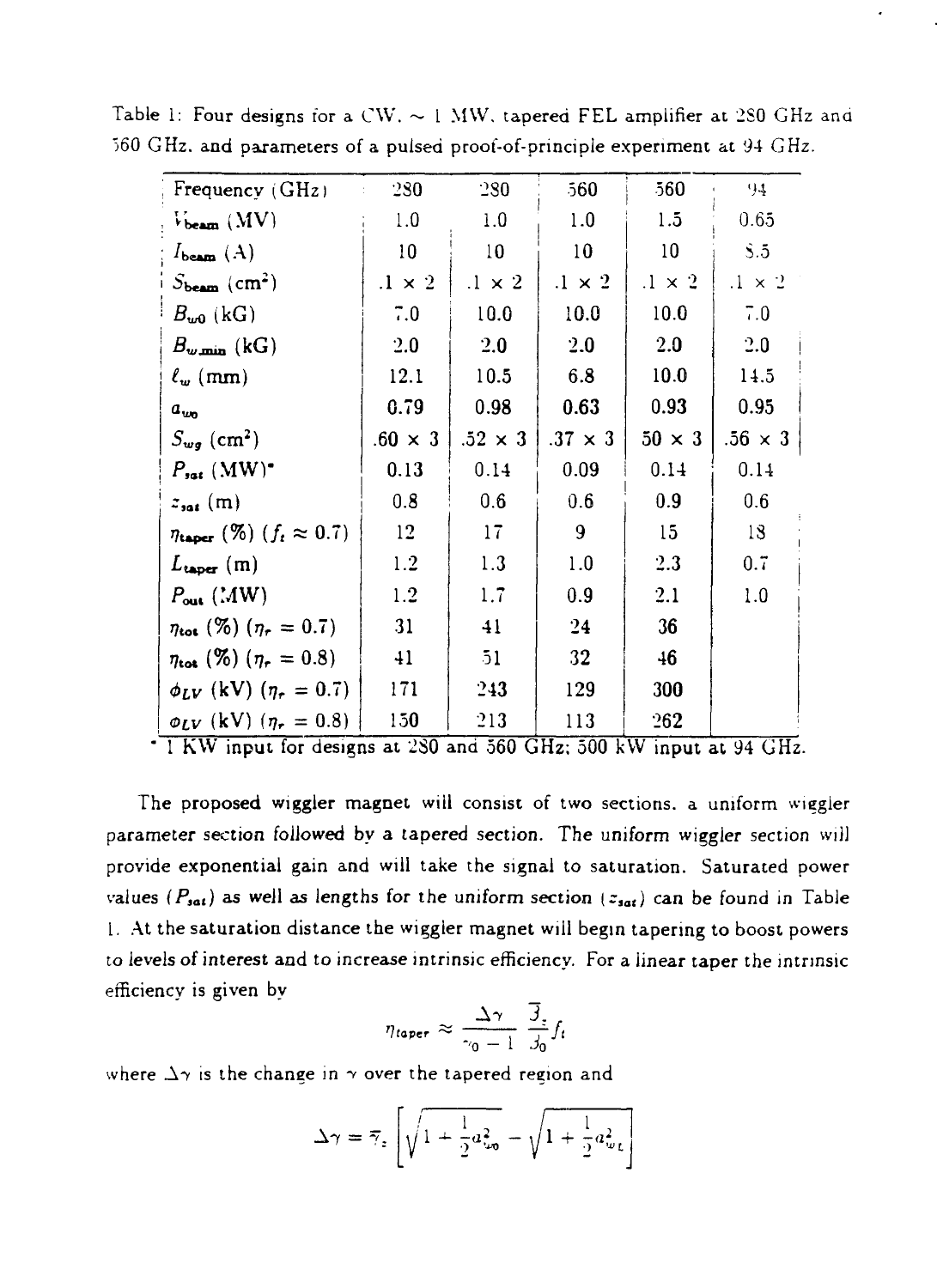and  $\vee$  is the relativistic energy parameter. *3* is the normalized velocity,  $f_i$  is the trapped beam fraction, and  $a_{\nu n}$  and  $a_{\nu L}$  correspond to the wiggler parameter at taper entrance and exit respectively. Note that efficiency is directly proportional to the trapped fraction. We have chosen a 70% trapped fraction which has been experimentally ob<mark>served</mark> elsewhere.<sup>16</sup> Also note that high efficiencies require a significant change in the wiggler parameter from the entrance to the exit of the tapered region. For these designs, field tapering gives  $B_{w, min} = 2$  kG at the end of the tapered length. Minimum field values are constrained by trapping and beam confinement considerations.

Through tapering, intrinsic efficiencies of between 15% and 20% are expected. These relatively large efficiencies favorably influence demands upon both electron beam power and, as will be discussed, spent beam energy recovery.

Lengths for the tapered region are typically over 1 m and, combined with the uniform section, the overall interaction length will be between 1.5 m and 3.0 m. These relatively long lengths have motivated our ongoing beam propagation work to be discussed in Section 3.2.

As an ECRH source, the amplifier must be efficient to keep costs low. The proposed energy recovery scheme utilizes a depressed collector in which the streaming spent beam is sorted and decelerated prio to collection. The overall efficiency for the amplifier system can be expressed as

$$
\eta_{tot} = \frac{\eta_{taper}}{1 - \eta_{\tau}(1 - \eta_{taper})}.
$$

where  $\eta_\tau$  is the energy recovery efficiency realized by the depressed collector. Energy recovery efficiencies of 70% to 80% yield overall system efficiencies between 30% and 50%.

The amplifier will require two power supplies. One. a main power supply of 100-300 kV will provide the bulk of the beam current ( $\sim$  10 A). A second high voltage bias supply at  $\frac{2}{3}$  1 MV will be required to handle less than  $\sim$ 100 mA of stray current. Both power supplies are commercially available.

To drive the FEL amplifier, a cw input rf source at 300-600 GHz will be needed. The designs of Table 1 are based upon 1 kW of input power.

A logical first step toward developing this amplifier is to demonstrate sheet beam propagation through a wiggler with relevant parameters and length. In this regard, past and present beam propagation work is now discussed.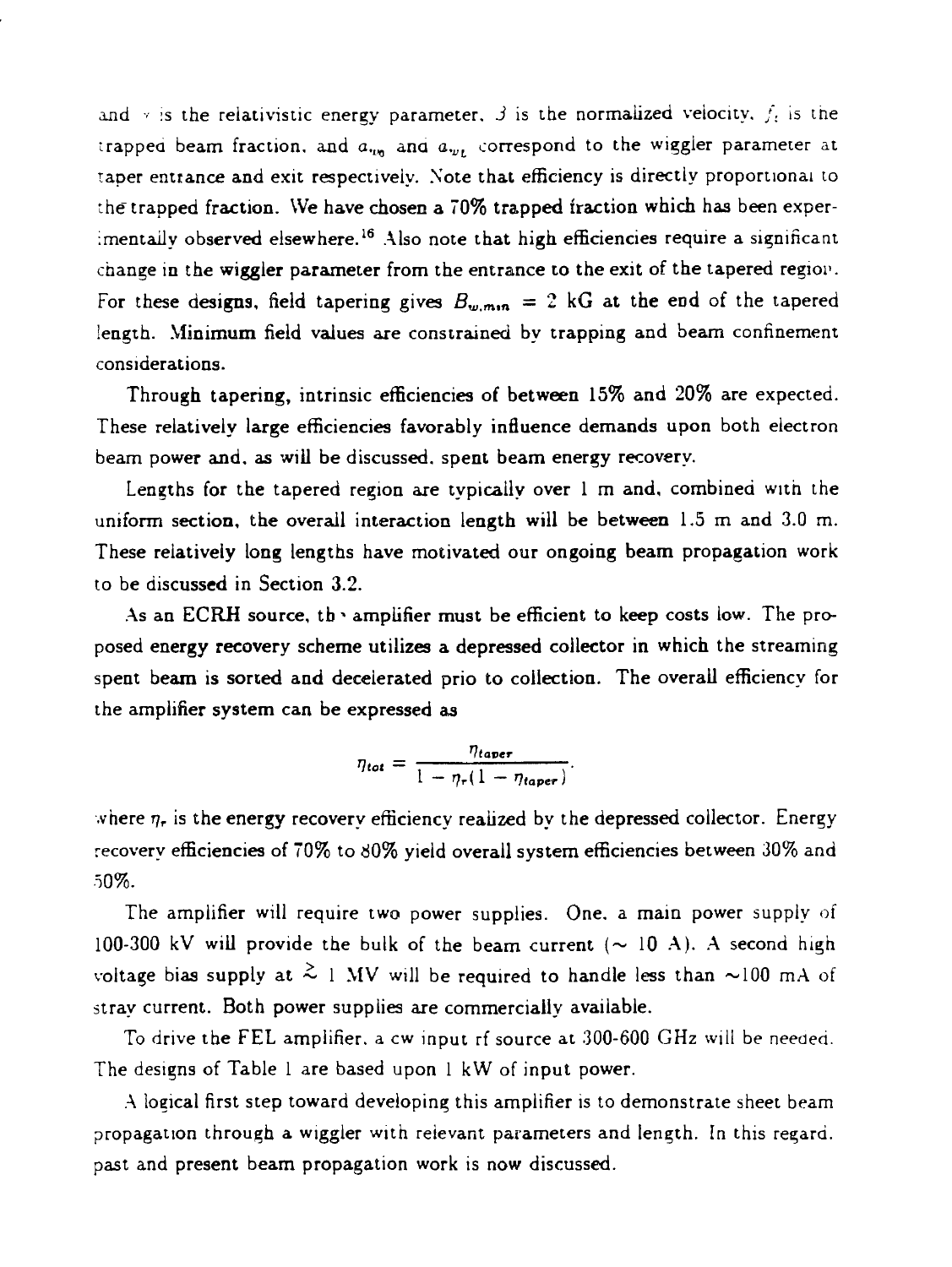

Figure 5: Schematic of the cw. 1 MW FEL amplifier.

•vigglers (permitting access to the high-gain regime) have prompted our consideration of a tapered FEL amplifier.

## 3.1 **Design of a cw 1 MW, Tapered FEL Amplifier**

In this section we describe our approach to developing a cw, 1 MW source of radiation at 300-600 GHz. Specifically, our choice is a tapered, superconducting FEL amplifier, a schematic of which is illustrated in Fig. 5. Four corresponding designs are presented in Table 1. A high voltage ( $\approx$  1 MV) thermionic Pierce-type electron gun will be used to generate the sheet electron beam. The sheet beam will have dimensions of 0.1 cm by 2.0 cm and wiil carry approximately 10 A of current. The gun will use a multi-electrode structure to electrostatically compress the beam. A 1.0 MV gun design obtained by using the EGUN code<sup>14</sup> indicates that most specifications (including emittance) can be met.<sup>15</sup>

The interaction region will consist of a superconducting, planar, electromagnet wiggler capable of supplying 10 kG fields on axis. Recent research indicates that helds approaching this value may be possible.<sup>16.17</sup> The intense fields are required to access the high gain regime of operation. Specifically, a value of wiegier parameter.

$$
a_w = \frac{e B_w \ell_w}{2 \pi m c^2},
$$

near unity is desirable. Wiggler periods  $\ell_w \sim 1$  cm combined with the large field  $(B<sub>w</sub>)$  values give the desired value of  $a<sub>w</sub>$ .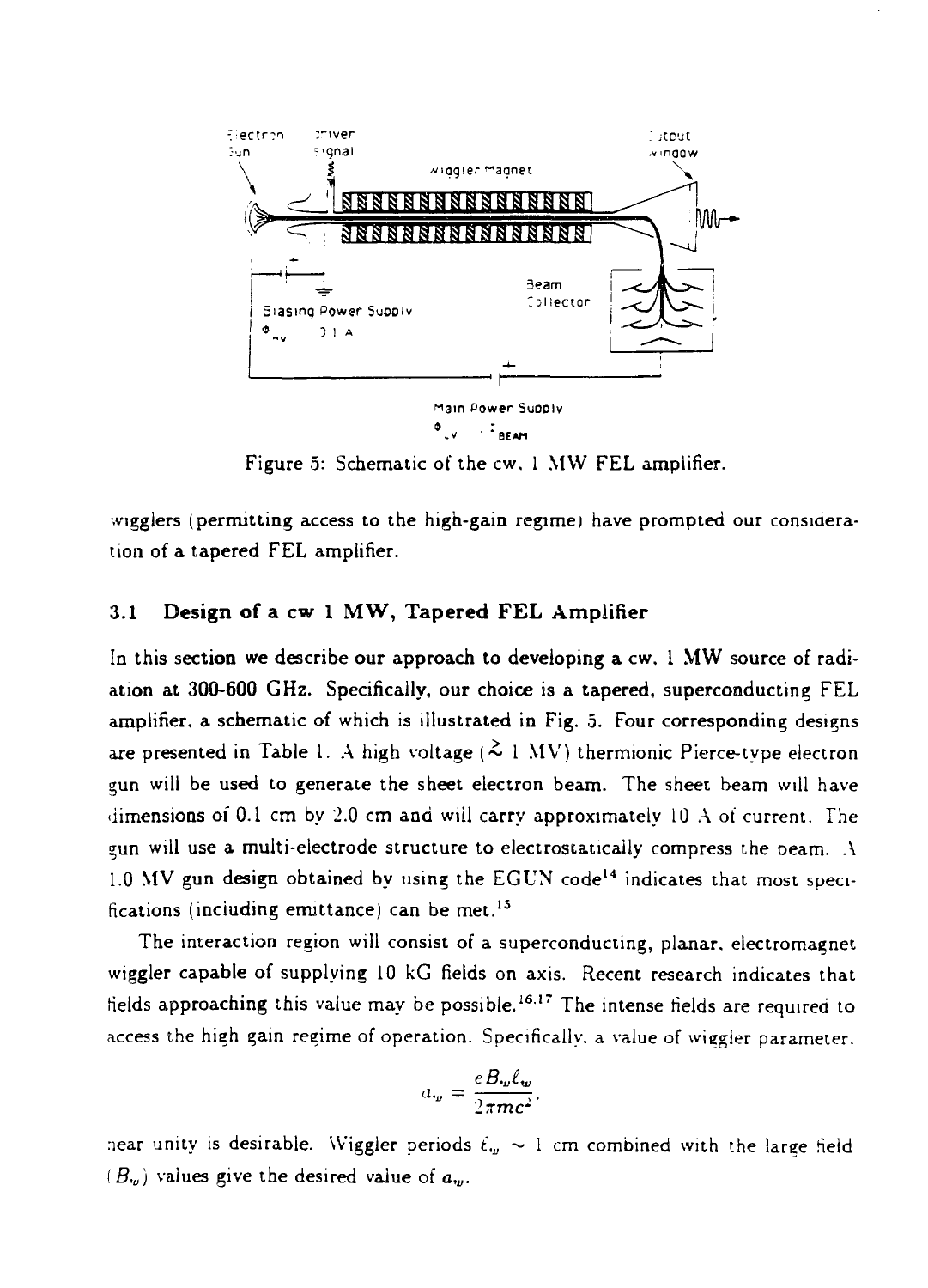

Figure 6: Experimental configuration for the ten-period sheet beam propagation experiments with the two aperturing anodes shown.

## 3.2 **Sheet Beam Propagation Studies and a Proof-of-Principle Experiment**

Sheet electron beams have some advantages over cylindrical beams. First, the beam current can be increased simply by increasing the wide transverse dimension of the sheet while keeping current density constant. Second, sheet beams are compatible with planar wiggier magnets. As magnetic fields fall off exponentially from the pole surfaces, high field strengths necessitate narrow pole gaps. A sheet beam with its narrow dimension fitting within the gap is an intuitive choice. Third, no axial magnetic field is necessary to maintain stable, confined sheet beam propagation. In fact, focusing is provided by the wiggier magnetic field gradient.

Much of our experimental effort to date has concentrated on studying sheet electron beam propagation.<sup>19,20</sup> The emphasis on propagation is warranted by concern for avoiding beam interception with resultant wall heating as well as concern for achieving high system efficiency.

Our past experimental work concentrated on propagation of a relativistic  $(0.5)$ - 1.0 MV) sheet beam with total currents between 1-100 A. These studies used a 1 cm period, ten period long wiggler providing fields of up to 2 kG on axis. The experimental configuration is illustrated in Fig. 6. A cold, field emission cathode produced the beam which becomes a sheet after passage through slits (1 mm  $\times$  36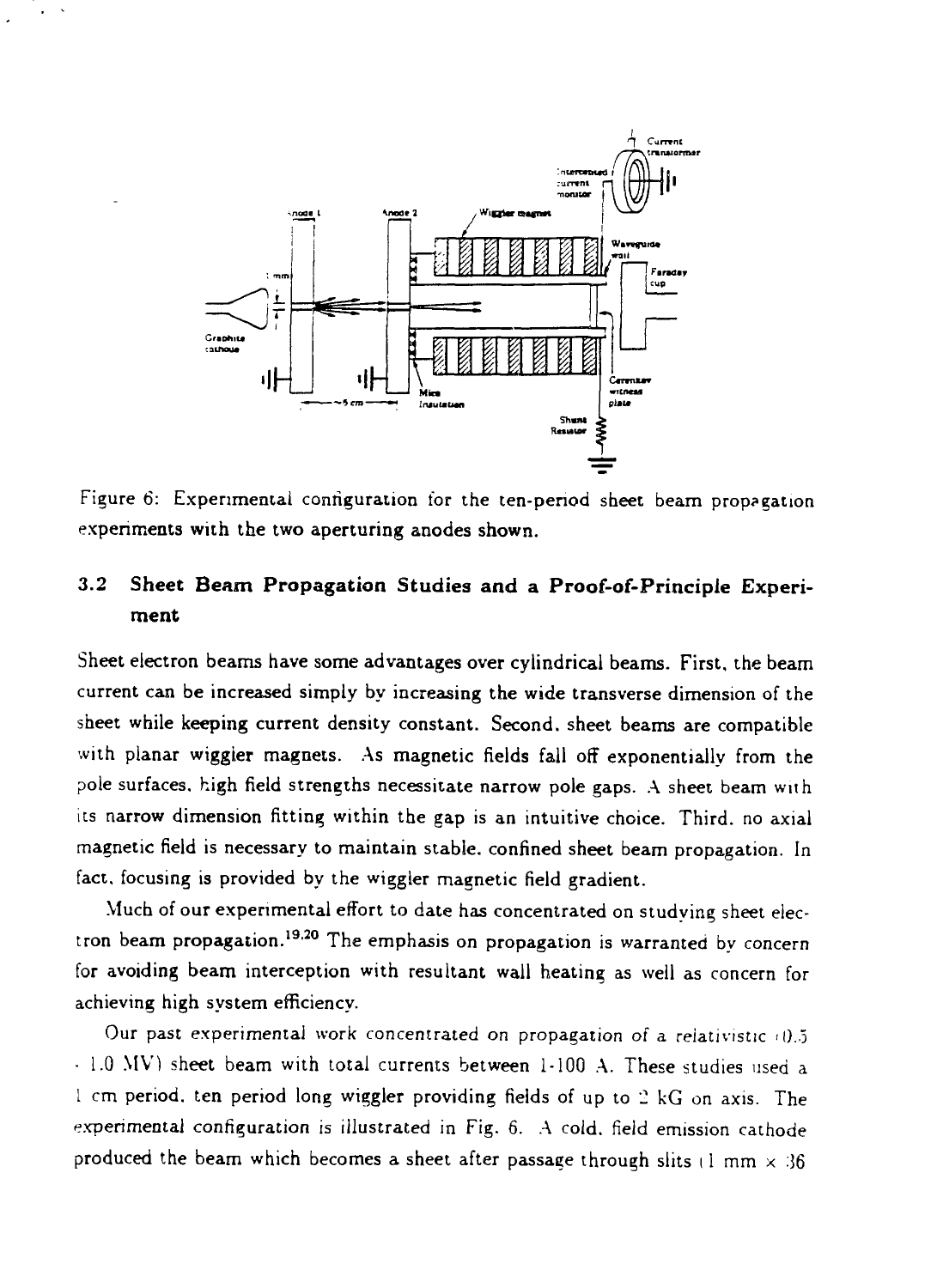

Figure 7: Normalized intercepted current as a function of wiggier field strength. Open circles represent the single anode configuration while closed circles are for the ioubie anode.

mm) machined into the two anode plates. First experiments used one anode plate and it was found that as much as 20% of the injected beam current intercepted the waveguide, even with maximum wiggier field strength. Theoretical calculations indicate that both space charge spreading of the beam and beam ballistics account for the interception.<sup>20</sup>

When a second anode plate was added, the beam was allowed to expand by its own space charge within the drift region between the two plates and thereby reduce its current density. Further, by geometric considerations, the second plate improved the divergence angle *o(* the beam. Under these conditions, intercepted current was reduced to well below a fraction of 1% of the injected 7.2 A of beam current.<sup>20</sup> Intercepted current as a function of wiggler field strength is plotted in Fig. 7 for the single and double anode configurations.

The results of the ten-period experiments are encouraging; however, interaction lengths for a tapered amplifier will approach 2 m. In an effort to study transport through longer lengths, a 60 cm long, 1 cm period experiment is underway. $^{21}$  The experiment employs a pulsed electromagnet wiggler of a double-layer. 20 period modular design. Three such modules will be used to attain the 60 cm of total length.

It is expected that in addition to space charge and beam ballistics, at tnese longer lengths wiggler field errors will play a role in wall interception. In addition, ionger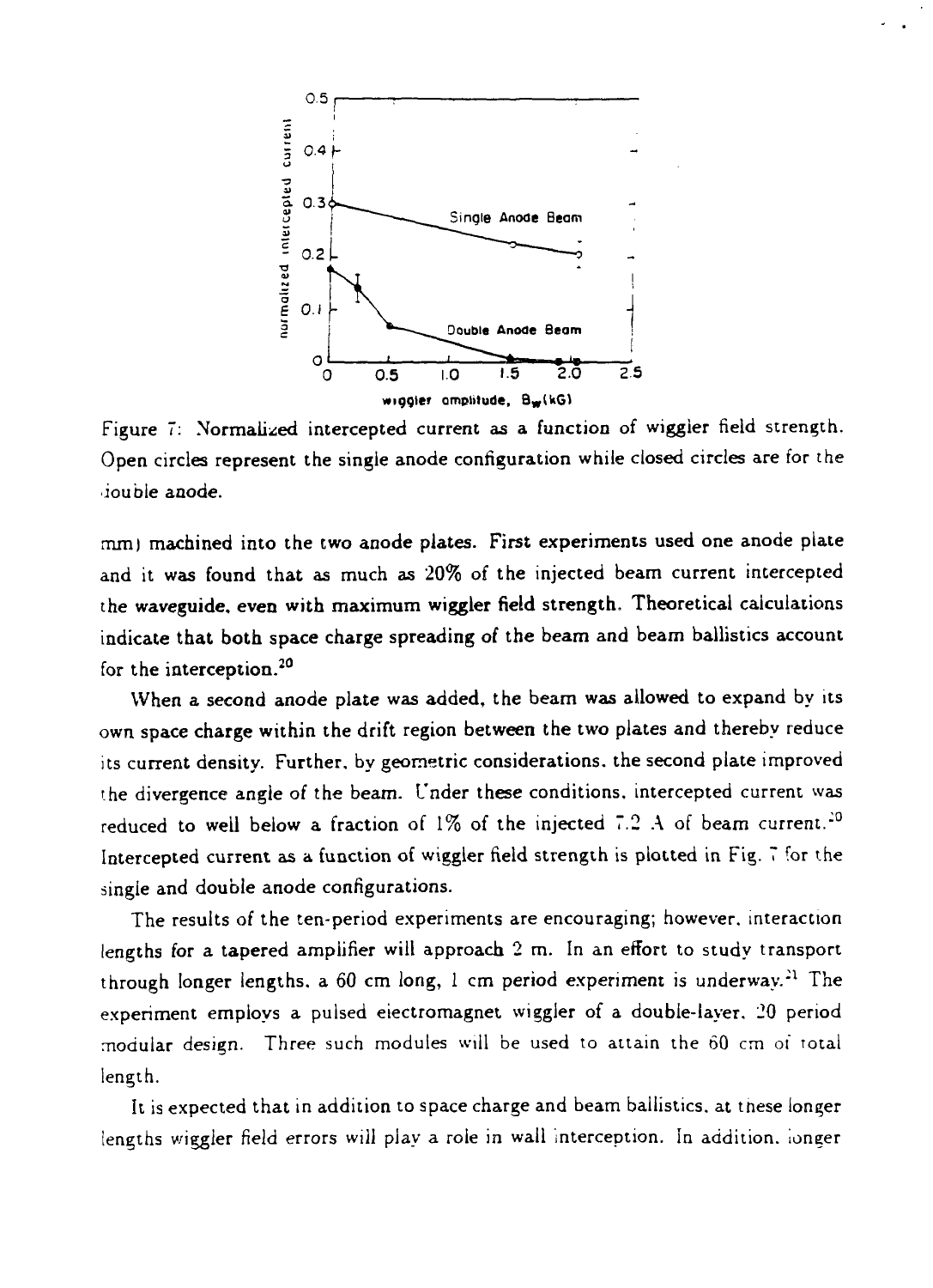:ransport requires beam side focusing *(*focusing in the wide transverse dimension I. The side focusing method of choice is an offset pole technique producing net dc nelds on the sides. Used in conjunction with the transport experiment is an ini.oiise numerical trajectory code simulating the influences of field errors ana side focusing methods. $^{22}$ 

Following successful demonstration of sheet beam propagation through the long interaction length, we will initiate an amplifier experiment with many parameters relevant to the ECRH device. This proof-of-principle (PoP) experiment is discussed below. The parameters in the PoP experiment are listed in the fifth column of Table 1. The electron beam will be produced by a 650 kV pulse line accelerator (75 ns flat top with  $\leq 3\%$  voltage ripple), and a double anode will be used to collimate the beam as in Fig.  $6$ . The magnetic field will be pulsed. It should be noted that many of the eventual design goals may be achieved in this PoP experiment, including  $a_w \approx 1$  and  $P_{out} = 1$  MW.

#### **Acknowledgment**

This work was supported in part by the U.S. Department of Energy, Office of Fusion Energy, and by the U.S. Department of Defense.

### **References**

- 1. Destler. W.W. et al., J. Appl. Phys. 66, 4089 (1989).
- 2. Minami. K. et al.. Appi. Phys. Lett. 53, 559 (1988).
- *:].* Carmel. Y. et al.. Phys. Rev. Lett. 62, 2389 (1989).
- 4. Granatstein. V.L. et al.. IEEE Trans. Nucl. Sci. 32, 2957 (1985).
- 5. Granatstein. V.L. et al., Appi. Phys. Lett. 74, 643 (1985).
- 6. Lawson. W. et al.. Proc. of the Sth Int. Conf. High-Power Particle Beams. Novosibirsk. Juiy 2-5. 1990.
- 7. Bugaev. S.P. et al.. Radiotech. Electr. 7, 1488 (1987).
- •?. Bugaev. S.P. et ai.. IEEE Trans. Plasma Sci.. =peciai issue on nigh power microwaves. June 1990 (to be published).